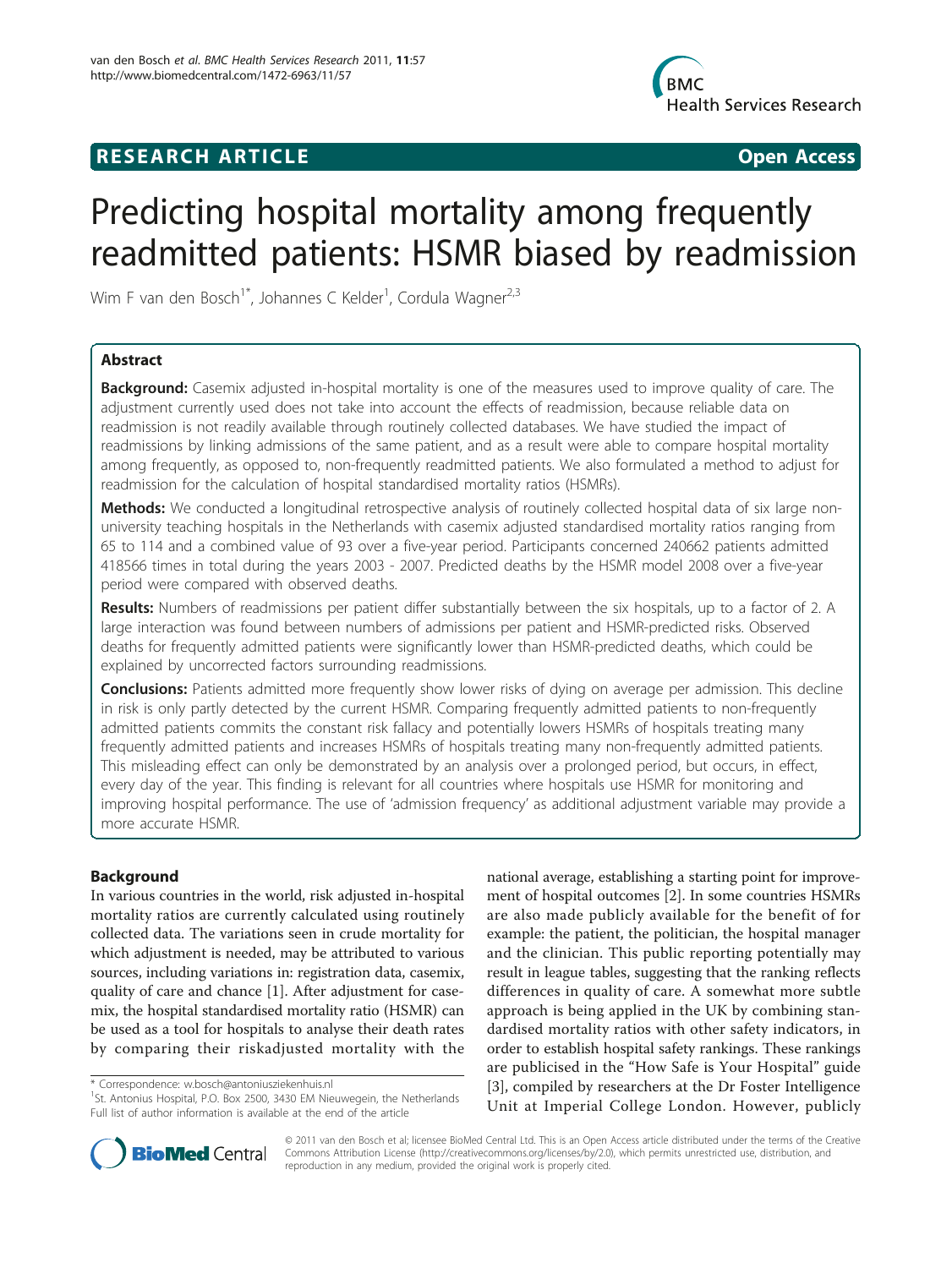comparing and judging hospital performances in this way is heavily disputed [[4,5](#page-10-0)] at the moment. Some publications mention the Netherlands as one of the countries where HSMRs are also made publicly available [[6,7](#page-10-0)], yet up to and including 2008 the HSMRs have not been publicised with the exception of a few hospitals that voluntarily put their values on the web. Mandatory publication was planned to start in 2010, based on admission data from 2009, and various articles suggest that the quality of the Dutch HSMRs is sufficiently high to justify publication. Heijink et al [\[8](#page-10-0)] for example state that they did not find evidence that the HSMR cannot be used as an indicator to monitor and compare hospital quality in the Netherlands. However there is some controversy around this subject and the Dutch Ministry of Health recently decided to postpone mandatory publication for at least one year, because there were doubts about the reliability and validity of the current figure [[9\]](#page-10-0). This decision was based on the outcomes of a study [\[10\]](#page-10-0) conducted by Santeon, a group of six large non-university teaching hospitals in the Netherlands (Additional file 1: Table S1), confirming indeed why publicly comparing HSMRs may not be a good idea [[4](#page-10-0)].

One of the findings of this Dutch study [\[10](#page-10-0)], not being addressed in [[4\]](#page-10-0), showed large differences between the hospitals with respect to numbers of readmissions per patient, if measured over a prolonged period of time. Currently the HSMR in the Netherlands is not adjusted however for any form of readmission. In the UK the HSMR is adjusted for readmission for acute cases, but not for a prolonged period of time.

The association between readmissions and the HSMR is mentioned in a paper by Jarman [[11\]](#page-10-0). The effects of adjusting for readmissions are described as follows: " .... There is also not much difference between normal HSMRs based on all admissions and those based on only one (e.g., the last) admission in a year. ....". We interpret this finding as follows: If a patient visits the hospital more than once that year, then any one of the admissions would represent the contribution of that patient to the HSMR ratio. Using a limited part of the patient's admission history, would, on average, not make a difference to the HSMR of that hospital. This may suggest that adjustment for readmission would not make sense. Using this method, we question whether a period of one-year is sufficiently long to embrace all the effects of readmission and indeed whether all the risk conditions surrounding readmissions can be properly addressed. A more recent article by Jarman [\[2\]](#page-10-0) however, does address the need to investigate adjustment for readmissions as follows: " ... further improvements to the case-mix model are being evaluated. The numbers of previous admissions within a given time period, which requires the linking of admissions of the same patient, could be of potential

use....". In our publication we will share how differences in numbers of previous admissions made an impact upon the HSMRs of the hospitals and what can be done to improve the HSMR model used.

In order to allow comparisons to be unbiased, adjustment for the differing risks of patient specific variables, that is the casemix, is necessary. Risk factors used in the adjustment may be related in different ways to the inhospital risks. Ignoring non-constant risk relationships commits the constant risk fallacy. Attributing the residual (unexplained) variation from case-mix adjusted mortality to quality of care commits the "case-mix adjustment fallacy" [[1,12](#page-10-0)]. An example of this phenomenon applied to the HSMR model in the UK is described by Mohammed et al [\[6](#page-10-0)]. Here the interaction of two casemix adjustment variables - comorbidity and admission type - with hospitals was considerable. These effects could be explained by differences in clinical coding and admission practices across hospitals rather than by differences in the quality of care. The lesson we learn from this study is that variables being adjusted may mean different things to different hospitals. Since adjustment of variables is 'admission-based', one can ask whether the practice of admitting and readmitting in itself may be prone to the constant risk fallacy as well. In other words, does an admission of a patient mean the same thing to one hospital as it means to another hospital admitting 'the same patient'? More specifically attuned to our study: are the risk conditions the same for a patient being admitted only once compared to admissions of a frequently admitted patient? In order to analyse this, we addressed the following research questions using HSMRs from six Dutch hospitals:

- 1. Are there substantial differences in the numbers of readmissions within a given time period between the six hospitals?
- 2. Is there a significant association between HSMRs and numbers of readmissions per patient?
- 3. Does the casemix change as readmissions increase and how does it change?
- 4. How do we adjust for readmission in order to provide more accurate HSMRs and standardised mortality ratios (SMRs) on diagnostic level?

#### Methods

#### Setting

'Santeon' (Additional file 1: Table S1) is a group of six large non-university teaching hospitals geographically spread over the Netherlands with HSMRs ranging from 65 (favourable) to 114 (poor) over the years 2003 - 2007 and an overall HSMR value of 93 (table [1](#page-2-0)). This group of cooperating hospitals covers about 10% of the total Dutch hospital healthcare in terms of the number of admissions.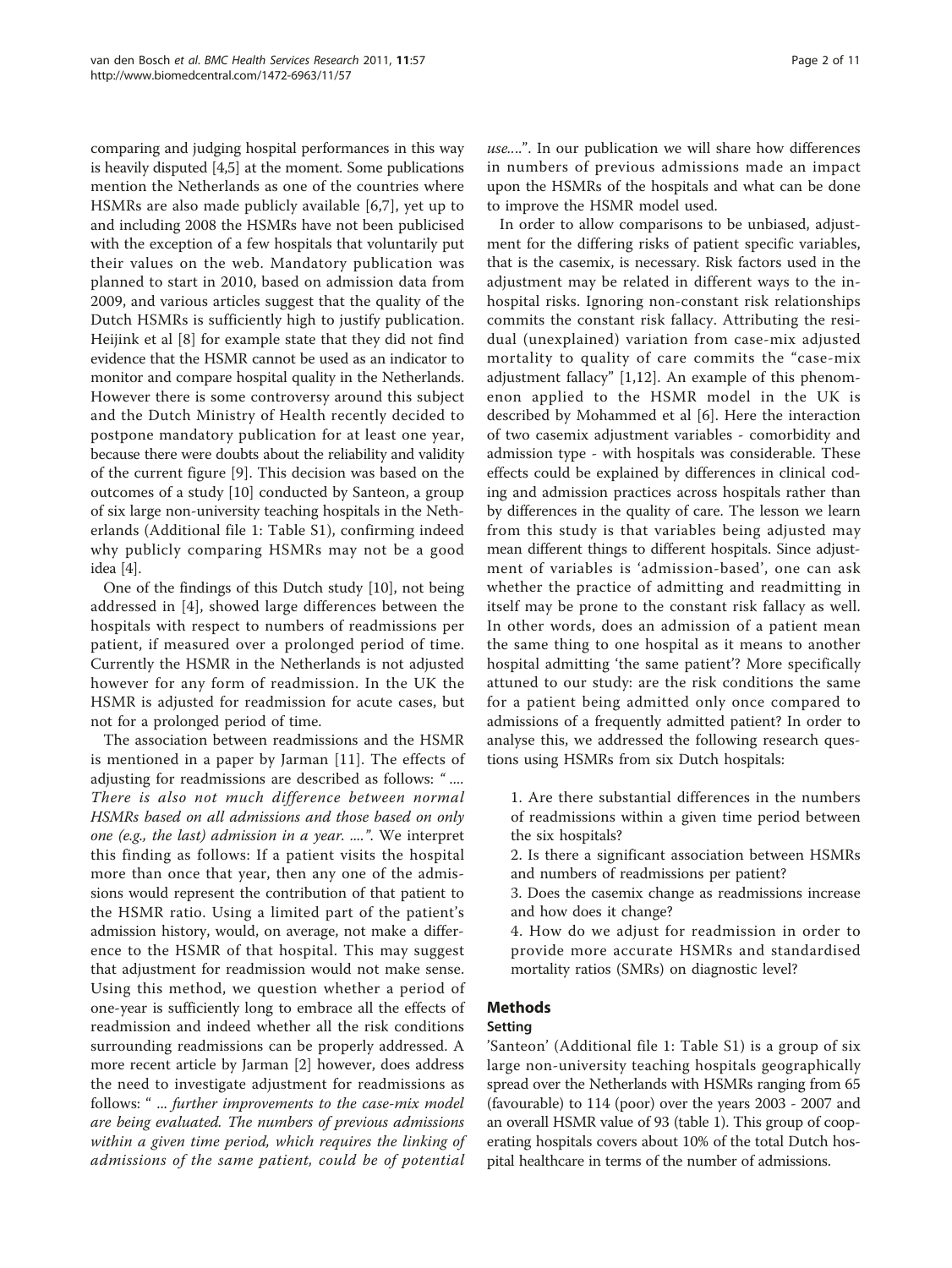|                                              | Hospital |       |       |       |                                                                             |       | Overall value |
|----------------------------------------------|----------|-------|-------|-------|-----------------------------------------------------------------------------|-------|---------------|
|                                              |          |       |       |       |                                                                             |       |               |
| Number of admissions over period 2003 - 2007 | 114714   | 78417 | 46322 | 66802 | 61333                                                                       | 50978 | 418566        |
| HSMR value over period 2003 - 2007           | 96       | 114   | 82    | 65    | 109                                                                         | 94    | -93           |
| 95% Confidence Interval                      |          |       |       |       | $(93 - 99)$ $(110 - 118)$ $(78 - 86)$ $(62 - 67)$ $(105 - 113)$ $(90 - 99)$ |       | $(91 - 94)$   |

#### <span id="page-2-0"></span>Table 1 Admission numbers and HSMR values years 2003 - 2007 Santeon hospitals and overall value

\* Hospitals are presented in random order and labelled A - F.

#### **Statements**

1. This study did not concern experimental research, neither research carried out on humans, neither any experimental research on animals.

2. The dataset used in this study concerned a selection of the 'Landelijke Medische Registratie' (National Medical Registration) covering data from the six Santeon hospitals over the years 2003 - 2007. Each of the boards of the six hospitals approved the usage of their part of the dataset.

#### HSMR model used in this study

The HSMR of a hospital is based on the predicted risks of death per admission. For a certain period of time, for example a year, the HSMR is calculated with the formula:

### $HSMR = 100$  times (number of observed deaths) / - *sum of predicted risks of death of all admissions*

The Dutch HSMR model 2008 (DHM-2008) used in this study accounts for at least 70% of hospital mortality. Here adjustment is made for: age, sex, admission type (emergency or non-emergency), length of stay, year of discharge, socio-economic deprivation, comorbidity and CCS diagnostic group based on ICD-9 coding. The DHM-2008, was developed by the Dr Foster Unit in the UK in cooperation with 'Prismant' and the 'PraktijkIndex' in the Netherlands. DHM-2008 is very well described in [[2\]](#page-10-0) and resembles the UK model. Differences with the UK model concern: the use of day cases (not used in UK) and the use of 50 CCS groups in NL (based on ICD-9 coding) versus 56 CCS groups (based on ICD-10 coding) in UK of which 42 in common. Furthermore the UK model adjusts for palliative care, source of admission and for the number of previous emergency admissions; DHM-2008 does not adjust for any of these three. Calculations of the HSMR-results were carried out by Prismant, an independent research and advisory agency for the Dutch health service.

#### Definition of Readmission

The term 'readmission' is often used for unplanned readmissions within a limited period of time, for example 30 days, for treatment of the same disease. Planned

readmissions are another frequently occurring form of readmitting patients, particularly for chronically ill patients, for example suffering from neoplasms. In these cases treatment schemes may span a prolonged period of time, even a number of years. Furthermore, a patient may visit the hospital for a different disease than during a previous admission, which in a way can be seen as a readmission as well. In our study we considered all these cases as 'readmissions' of the same patient over the study period of five years. We adopted the term  $n<sup>th</sup>$  admission' [[13](#page-10-0)], according to the definition, applying to admissions that occurred after the  $6<sup>th</sup>$  admission, where 'n<sup>th</sup>' is an ordinal number - e.g., seventh, eighth, etc. We used the term also for  $n = 1, 2, \dots 6$ .

#### Identifying the  $n<sup>th</sup>$  admission of a patient

Routinely collected data on hospital admissions in the Netherlands are being collated in the national medical registration LMR ('Landelijke Medische Registratie'). In general, readmissions are not adequately registered in the LMR. In order to be able to identify the value of n of the n<sup>th</sup> admission of a patient, we used the dates of discharge combined with the patient's identification number.

#### Admission frequency

HSMR-variable data is collected on a 'per admission' basis. The model considers each admission to be an independent stochastic experiment (like repeatedly throwing a dice), separate from previous admissions, for which a risk of death number is predicted and accumulated into the denominator of the HSMR. The admission represents a container or proxy for risk conditions around a single hospitalization of a patient. However, comparing mortality ratios of hospitals for a certain fixed period of time, one might not only be interested in the quality of single admissions, but also in the quality of the end result - was the patient discharged alive after the last admission in a row? The patient is the primary subject of interest for hospitals for whom they bear the responsibility for care. For the purpose of this study we introduce a new variable that may serve as a risk proxy more attuned to the patient, taking into account all the patient's admissions during the study period. Since risk conditions may be linked to how often a patient was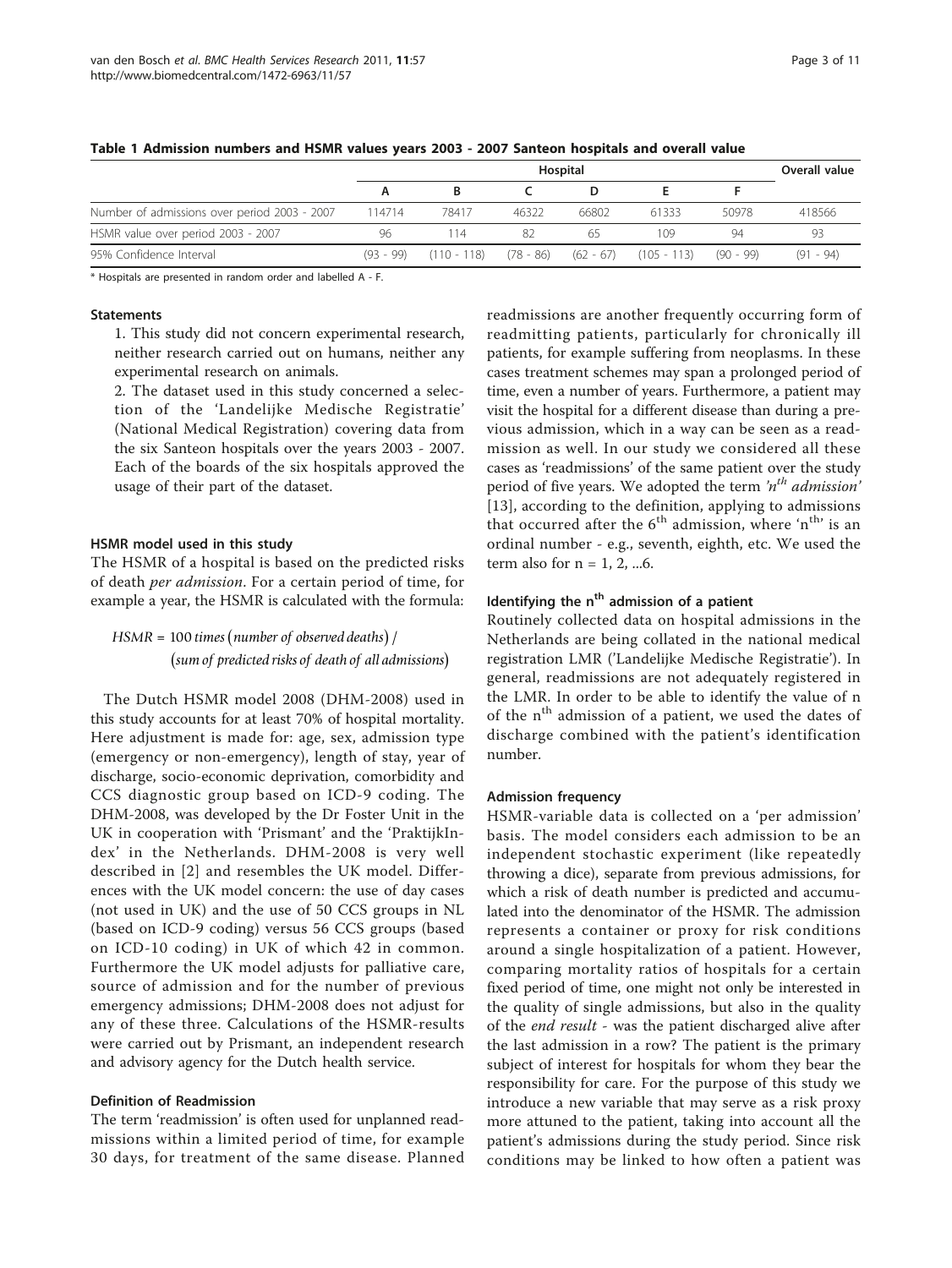admitted in total, we allocated each patient to a distinct patient class P(m), where:

Admission frequency  $m =$  the number of times a patient was admitted during a fixed period of time

(Occasionally we use the number of times a patient was admitted after the initial admission, in which case we apply the term 'readmission frequency' =  $m-1$ ).

The second research question formulated tests the capability of the current HSMR model for predicting mortality accurately for these classes. Based on this we draw conclusions on whether the new variable m turns out to be a valuable addition to the HSMR model. This idea was suggested but, as far as known, not further explored by Jarman [\[2](#page-10-0)].

#### Admission view versus Patient view

The dataset of all of the 418566 admission records can be grouped in different ways or views. We have studied and compared mortality risks based on the following two different views:

• Admission view: this view is based on  $n<sup>th</sup>$  admission classes  $A(n)$  where  $A(1)$ ,  $A(2)$ , etc. represent all admission records for all first admissions, all second admissions, etc. For example each patient in class A (3) contributed one admission record to class A(3), but also one to  $A(1)$  and one to  $A(2)$ .

• Patient view: this view is based on admission frequency classes P(m) representing all admission records of patients who have been admitted exactly m times over the five-year period. For example: each patient in class P(3) contributed exactly three admission records to this class and did not contribute any admission record to any other patient view class. In fact, patients with equal admission frequencies are clustered in distinct mutually exclusive classes, in contrast with the admission view where one patient may contribute admission records to many classes. For example every patient contributes one admission record to class A(1).

#### Calculating mortality figures

We calculated crude mortality, predicted mortality (based on DHM-2008) and standardised mortality ratios (SMRs) by applying the HSMR formula for each class A (n) and  $P(m)$  for m,n = 1, 2, 3, ... In order to preserve power we have grouped the results of the higher (m > 4) classes  $P(m)$  as follows:  $m = 5$ , 6 into one group,  $m =$ 7 - 9 into one group, m = 10 - 20 into one group, and  $m > 20$  into one group. Similarly for  $A(n)$ . For the SMRs we also calculated the 95% confidence intervals. We analysed the association between observed and predicted outcomes, and goodness of fit for both views.

#### Results

During the five-year study period 240662 patients accounted for 418566 admissions in total. 164884 patients (69% of total patients) concerned 'first-andonly' admissions. The other 75778 patients (31% of total patients) who were admitted more than once accounted for 253682 admissions (61% of total admissions) of which 177904 were readmissions (43% of total admissions).

#### Variations in admission frequencies

We analysed the distribution of the admission frequency per patient class  $P(m)$  per hospital (table 2). For  $m = 1$ hospital B has the highest percentage admissions (46% of total), hospital D the lowest (29% of total). For  $P(m >$ 7) hospital D has high scores, for example: 9% of the admissions concerned patients being admitted more than 20 times ( $P(m > 20)$ ), whereas for hospitals E and F this percentage amounts to 0,6%. We also analysed the inter-hospital variation of the average admission frequency on the level of the 12 main CCS diagnostic groups (figure [1](#page-4-0)). The first three diagnostic groups shown - neoplasms, heart diseases and respiratory diseases - cover two thirds of all readmissions. For these diagnostic groups we calculated the ratio between the highest and the lowest observed hospital average of readmission frequencies. For neoplasms, hospital D (3.3 readmissions) and hospital B (1.1 readmissions) differed by a factor of 3. For heart diseases and respiratory diseases the ratio between highest and lowest amounted to 1.8 and 1.7 respectively. Overall (bottom line of figure [1\)](#page-4-0) hospital D has the highest average readmission frequency (1.14) and hospital B and F have the lowest average (0.57); a factor of 2 difference between the highest and the lowest.

Table 2 Distribution of number of (re)admissions over Patient view classes m for each of the six hospitals

|                              |       | Percentages of admissions of total admissions per<br>hospital |       |       |       |       |                  |  |  |  |  |
|------------------------------|-------|---------------------------------------------------------------|-------|-------|-------|-------|------------------|--|--|--|--|
| <b>Patient view</b><br>class | А     | B                                                             | c     | D     | F     | F     | All<br>hospitals |  |  |  |  |
| $P(m = 1)$                   | 39.1% | 46.0%                                                         | 37.7% | 29.3% | 38.9% | 45.3% | 39.4%            |  |  |  |  |
| $P(m = 2)$                   | 19.0% | 20.8%                                                         | 20.5% | 17.3% | 22.4% | 21.2% | 20.0%            |  |  |  |  |
| $P(m = 3)$                   | 10.2% | 10.3%                                                         | 12.3% | 10.6% | 12.6% | 11.2% | 11.0%            |  |  |  |  |
| $P(m = 4)$                   | 6.2%  | 6.3%                                                          | 8.2%  | 6.6%  | 7.4%  | 6.8%  | 6.8%             |  |  |  |  |
| $P(m = 5, 6)$                | 7.4%  | 6.5%                                                          | 9.4%  | 8.1%  | 8.8%  | 7.3%  | 7.8%             |  |  |  |  |
| $P(m = 7-9)$                 | 5.8%  | 4.6%                                                          | 5.8%  | 6.7%  | 5.2%  | 4.4%  | 5.5%             |  |  |  |  |
| $P(m = 10-20)$               | 7.7%  | 3.9%                                                          | 4.7%  | 12.2% | 4.2%  | 3.2%  | 6.3%             |  |  |  |  |
| P(m > 20)                    | 4.6%  | 1.6%                                                          | 1.5%  | 9.1%  | 0.6%  | 0.6%  | 3.3%             |  |  |  |  |
| Total                        | 100%  | 100%                                                          | 100%  | 100%  | 100%  | 100%  | 100%             |  |  |  |  |

\* Hospitals are presented in random order and labelled A - F.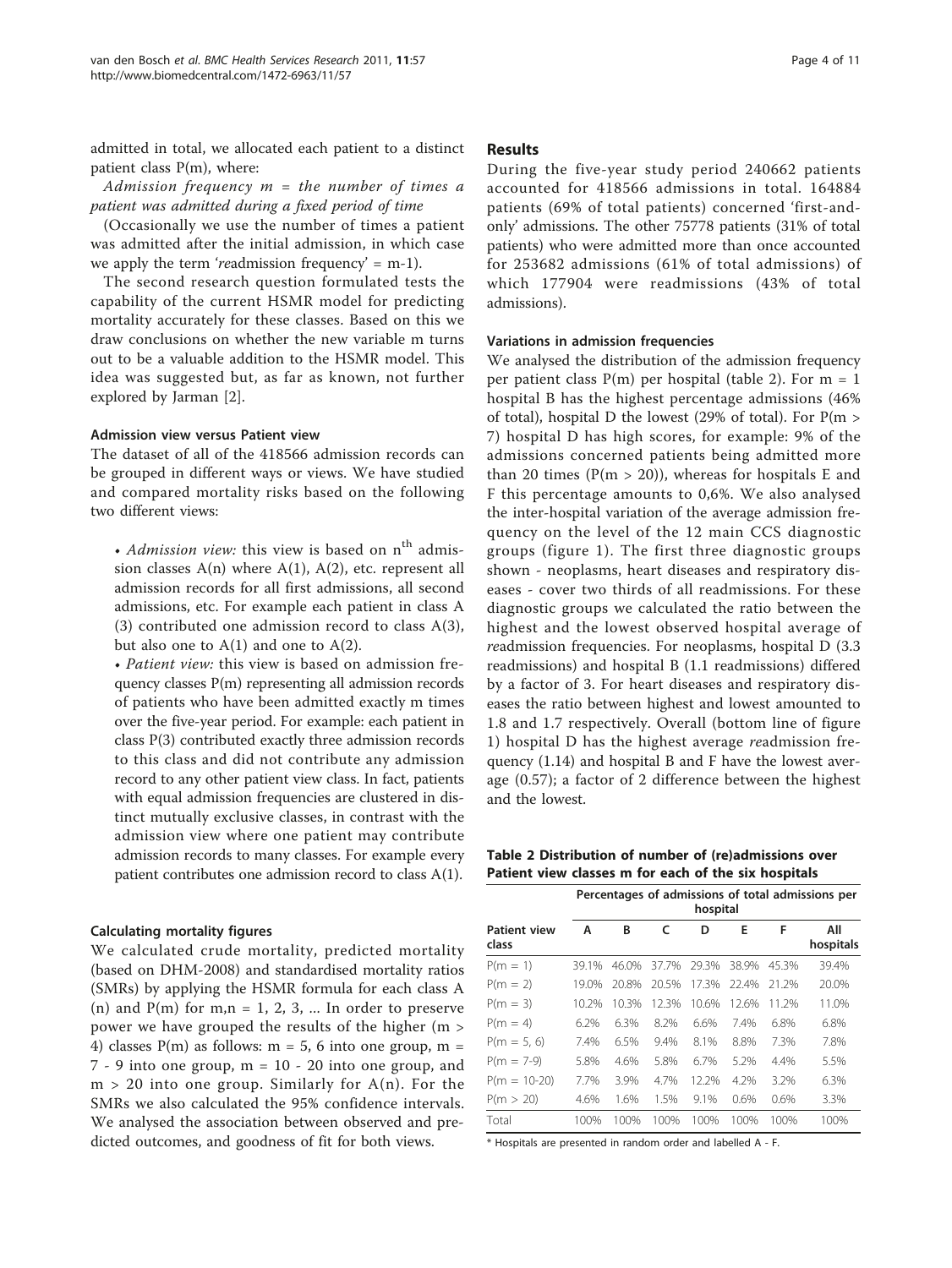<span id="page-4-0"></span>

#### Mortality per patient view class and per admission view class

In table 3 the total results of mortality calculations are shown from the perspective of the patient view classes. The row of class  $P(m = 1)$  shows the outcomes for all 164884 patients who were admitted exactly once, row  $P(m = 2)$  for 41876 patients admitted exactly twice,

and so on. The crude mortality per patient for firstand-only admissions amounts to 5.4%. For m = 2 through to  $m = 9$  we see an average growth in mortality of roughly 1% per patient view class increment. For  $m = 10$  through to  $21+$  the crude mortality per patient class does not show growth anymore and stabilizes around 13%. Table 3 also shows that DHM-2008

Table 3 Mortality figures per Patient view class m: crude mortality per patient and per admission, predicted mortality per admission

| Patient view class | Observed number of |            |        |         | Crude mortality per | DHM-2008 predicted |                         |  |  |
|--------------------|--------------------|------------|--------|---------|---------------------|--------------------|-------------------------|--|--|
|                    | patients           | admissions | deaths | patient | admission           | number of deaths   | mortality per admission |  |  |
| $P(m = 1)$         | 164884             | 164884     | 8836   | 5.4%    | 5.4%                | 6971               | 4.2%                    |  |  |
| $P(m = 2)$         | 41876              | 83752      | 2868   | 6.8%    | 3.4%                | 3363               | 4.0%                    |  |  |
| $P(m = 3)$         | 15356              | 46068      | 1377   | 9.0%    | 3.0%                | 1899               | 4.1%                    |  |  |
| $P(m = 4)$         | 7064               | 28256      | 727    | 10.3%   | 2.6%                | 1153               | 4.1%                    |  |  |
| $P(m = 5, 6)$      | 6055               | 32490      | 695    | 11.5%   | 2.1%                | 1302               | 4.0%                    |  |  |
| $P(m = 7-9)$       | 2938               | 22795      | 404    | 13.8%   | 1.8%                | 820                | 3.6%                    |  |  |
| $P(m = 10-20)$     | 2063               | 26364      | 265    | 12.8%   | 1.0%                | 714                | 2.7%                    |  |  |
| P(m > 20)          | 426                | 13957      | 55     | 12.9%   | 0.4%                | 157                | 1.1%                    |  |  |
| Total              | 240662             | 418566     | 15227  | 6.3%    | 3.64%               | 16379              | 3.9%                    |  |  |

\* The numbers represent totals of the six hospitals. The crude mortality per patient stabilises around 13% after 10 (re)admissions. The predicted mortality per admission increasingly differs (higher) from observed mortality for increasing patient view classes. The statistical significance of this is shown in table 5 by means of corresponding standardised mortality ratios and 95% confidence intervals.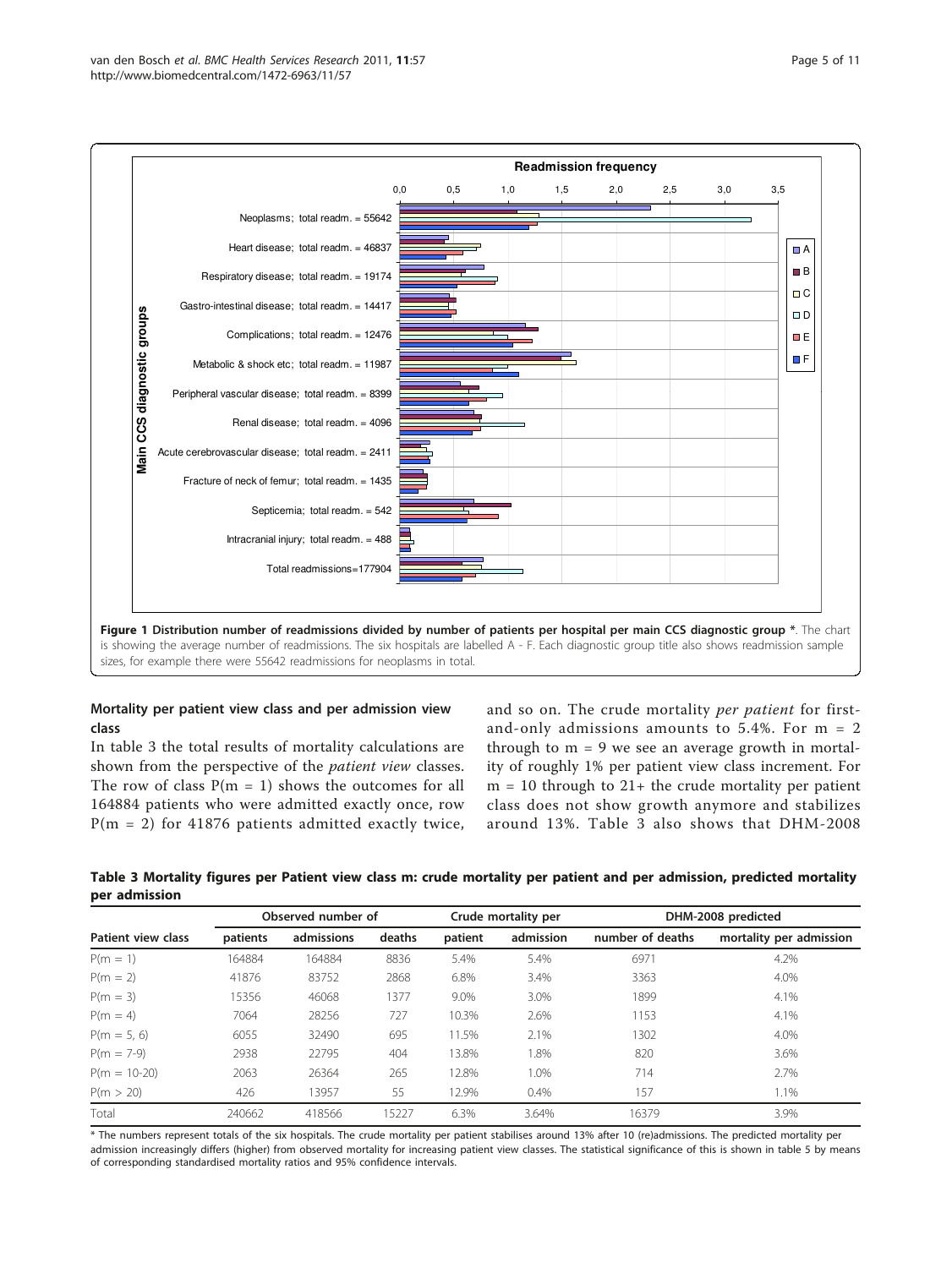predicts a decline in mortality per admission from 4.2%  $(P(m = 1))$  to 1.1%  $(P(m > 20))$ .

In table 4 the results of mortality calculations are shown from the perspective of the admission view classes. Row  $A(n = 1)$  shows the outcomes for all of the 240662 patients being admitted for the first time. From these patients, 75778 were admitted at least a second time, shown in row  $A(n = 2)$ , etc. In this case, going from  $A(n = 1)$  to  $A(n > 20)$ , a decline of mortality per admission from 4.1% to 1.1% is predicted by DHM-2008.

In the patient view the number of observed deaths for first-and-only admissions ( $P(m = 1)$ ) is clearly higher than predicted and for  $P(m = 2) - P(m > 20)$  lower (table [3](#page-4-0)). In the admission view the differences are smaller (table 4).

From tables 4 and [5](#page-6-0) we can calculate the standardised mortality ratios for both views via the ratio of observed deaths and predicted deaths per category. Table [5](#page-6-0) shows the results, including 95% confidence intervals ( $p <$ 0.0001). Figure [2](#page-6-0) presents a graphical representation of this. In the patient view the SMRs decline from 127 (P  $(m = 1)$ ) to 35 (P(m > 20)) and none of the corresponding 95% confidence intervals includes the expected overall HSMR value 93.0 (95% CI: 91.5 - 94.5). This shows a significant association between patient view categories and SMRs indicating a lack of model fit. In the admission view however, the SMRs fluctuate between 90 and 99 and all corresponding 95% confidence intervals include the overall HSMR value 93.0 (95% CI: 91.5 - 94.5) indicating a good fit of the HSMR model for this view, which we will discuss later.

#### Casemix risk profile for the  $n<sup>th</sup>$  admission

Finally, we also studied the variation over the  $n<sup>th</sup>$  admission classes of five casemix variables (table [6](#page-7-0)). Year, sex and social deprivation are considered less relevant variables for this. We split the table into patient and admission specific property groups. Variations in casemix for  $n^{th}$  admissions for n going from 1 to 21+ can be characterized by: an average age that initially increases from 61 ( $n = 1$ ) to 66 years ( $n = 4$ ) and then gradually drops to 59 years; a steady increase of comorbidity as indicated by a diminishing contribution of the two lowest and an increasing contribution of the higher Charlson indices; a predominance of heart diseases for lower values of n and a predominance of neoplasms for higher values of n; a decrease of emergency admissions; a decrease of lengths of stay (for  $n > 3$ ). As readmissions increase the casemix changes as indicated by the combination of variations of these five casemix variables. These changes are associated with a decline in mortality for  $n > 4$  as predicted by DHM-2008 (table 4).

#### **Discussion**

(Re)admission frequencies show substantial variations between the hospitals. For example: the overall value of the readmission frequency of hospital D equals double the value of hospital B and F. For the main CCS diagnostic group neoplasms, this value for hospital D equals even three times the value of B. We conclude that there are substantial differences in the numbers of readmissions within a given time period between the six hospitals.

Patients with higher admission frequencies bear lower predicted risks per admission, which can be explained by shifts in the casemix. For the patient view however, lowering of risks is only partly predicted by DHM-2008, since the amount of predicted deaths compared to observed deaths turned out to be relatively low for firstand-only admissions and high for readmissions. The corresponding standardised mortality ratio in the patient view is high for class  $P(m = 1)$  (127) and low for the other classes (gradually dropping to 35 for  $P(m > 20)$ )

Table 4 Mortality figures per Admission view class: crude mortality per admission and predicted mortality per admission

| <b>Admission view class</b> | Observed number of |        | Crude mortality | DHM-2008 predicted |                         |  |  |
|-----------------------------|--------------------|--------|-----------------|--------------------|-------------------------|--|--|
|                             | admissions         | deaths | per admission   | number of deaths   | mortality per admission |  |  |
| $A(n = 1)$                  | 240662             | 8836   | 3.7%            | 9783               | 4.1%                    |  |  |
| $A(n = 2)$                  | 75778              | 2868   | 3.8%            | 2981               | 3.9%                    |  |  |
| $A(n = 3)$                  | 33902              | 1377   | 4.1%            | 1389               | 4.1%                    |  |  |
| $A(n = 4)$                  | 18546              | 727    | 3.9%            | 740                | 4.0%                    |  |  |
| $A(n = 5,6)$                | 19124              | 695    | 3.6%            | 714                | 3.7%                    |  |  |
| $A(n = 7-9)$                | 12634              | 404    | 3.2%            | 421                | 3.3%                    |  |  |
| $A(n = 10-20)$              | 12483              | 265    | 2.1%            | 293                | 2.2%                    |  |  |
| A(n > 20)                   | 5437               | 55     | 1.0%            | 57                 | 1.1%                    |  |  |
| Total                       | 418566             | 15227  | 3.6%            | 16379              | 3.9%                    |  |  |

\* The numbers represent totals of the six hospitals. Predicted mortality per admission is in line with observed mortality for all admission view classes. The statistical significance of this is shown in table 5 by means of corresponding standardised mortality ratios and 95% confidence intervals.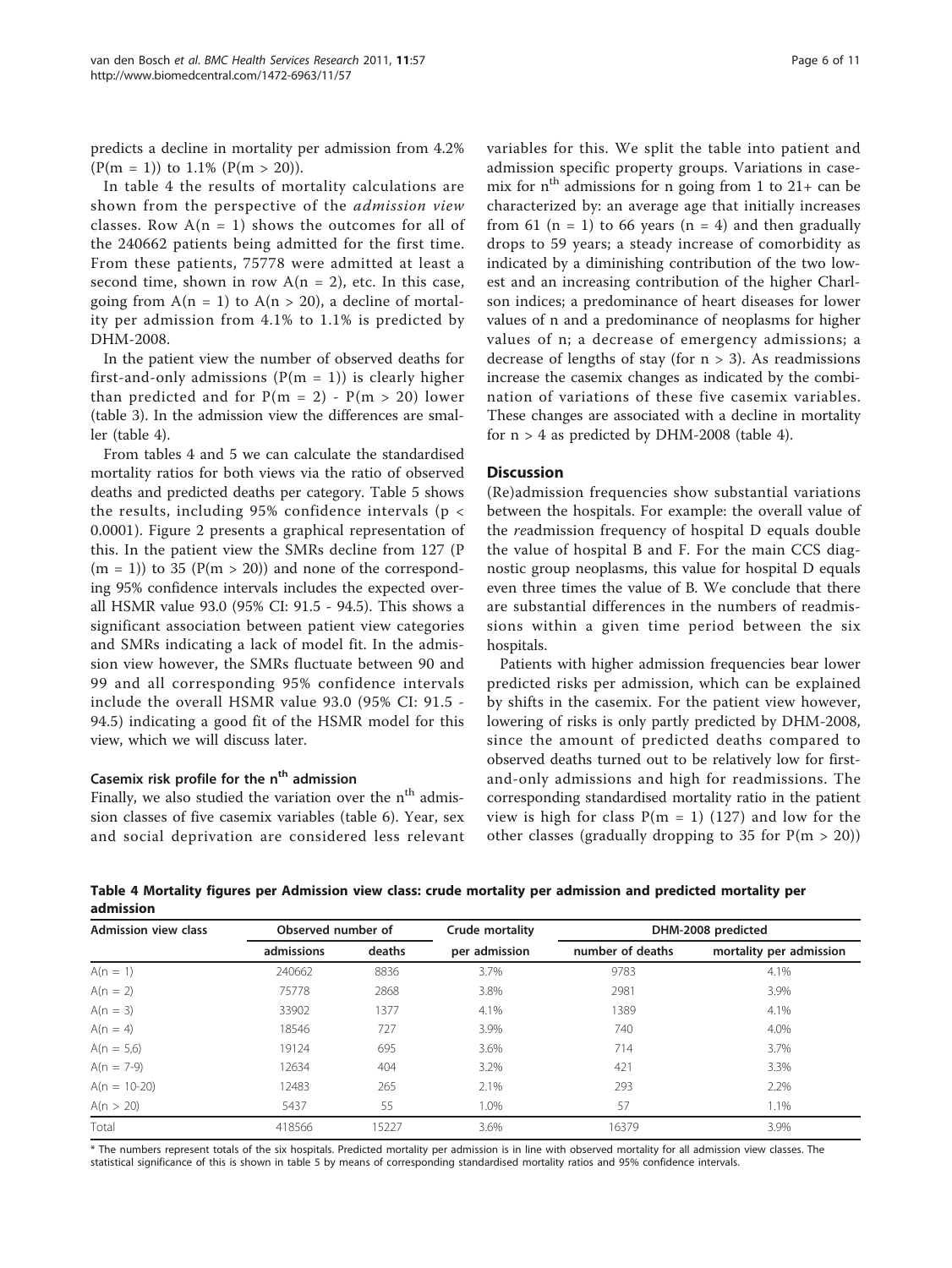| Patient<br><b>View</b> | <b>SMR per Patient View</b><br>Category | Lower 95%<br>CI<br>of SMR | Upper 95%<br><b>CI</b><br>of SMR | Admission<br><b>View</b> | <b>SMR per Admission View</b><br>Category | Lower 95%<br>CI<br>of SMR | Upper 95%<br>CI<br>of SMR |
|------------------------|-----------------------------------------|---------------------------|----------------------------------|--------------------------|-------------------------------------------|---------------------------|---------------------------|
| $P(m = 1)$             | 126.8                                   | 124.1                     | 129.4                            | $A(n = 1)$               | 90.4                                      | 88.5                      | 92.3                      |
| $P(m = 2)$             | 85.3                                    | 82.2                      | 88.5                             | $A(n = 2)$               | 96.0                                      | 92.5                      | 99.6                      |
| $P(m = 3)$             | 72.5                                    | 68.7                      | 76.5                             | $A(n = 3)$               | 99.2                                      | 94.1                      | 104.6                     |
| $P(m = 4)$             | 63.1                                    | 58.6                      | 67.8                             | $A(n = 4)$               | 98.1                                      | 91.1                      | 105.5                     |
| $P(m = 5, 6)$          | 53.4                                    | 49.5                      | 57.5                             | $A(n = 5, 6)$            | 97.4                                      | 90.3                      | 104.9                     |
| $P(m = 7-9)$           | 49.3                                    | 44.6                      | 54.3                             | $A(n = 7-9)$             | 95.8                                      | 86.7                      | 105.6                     |
| $P(m = 10 -$<br>20)    | 37.1                                    | 32.8                      | 41.8                             | $A(n = 10-20)$           | 90.4                                      | 79.9                      | 102.0                     |
| P(m > 20)              | 34.9                                    | 26.3                      | 45.5                             | A(n > 20)                | 96.1                                      | 72.4                      | 125.1                     |

<span id="page-6-0"></span>Table 5 Standardised mortality ratios (SMRs) for patient view and for admission view

compared to the overall average of 93. In contrast to this we found that the standardised mortality ratios per n<sup>th</sup> admission view class are approximately as predicted, fluctuating around 93. DHM-2008 demonstrates quite a fair goodness of fit for the  $n<sup>th</sup>$  admission view classes. This result matches the findings of Jarman [\[11](#page-10-0)], where no differences in HSMR were detected by picking  $n<sup>th</sup>$ admissions for any value of n. At the same time however, a comparison of predicted and observed deaths for the patient view classes does not demonstrate a good fit for the model. The question now arises why DHM- $2008$  should be suited to fit the  $n<sup>th</sup>$  admission view and not be suited to fit the patient view? As we will explain below, different admission frequency classes of the patient view may incur risk differences, not detected by the known adjustment variables. In that case, comparing

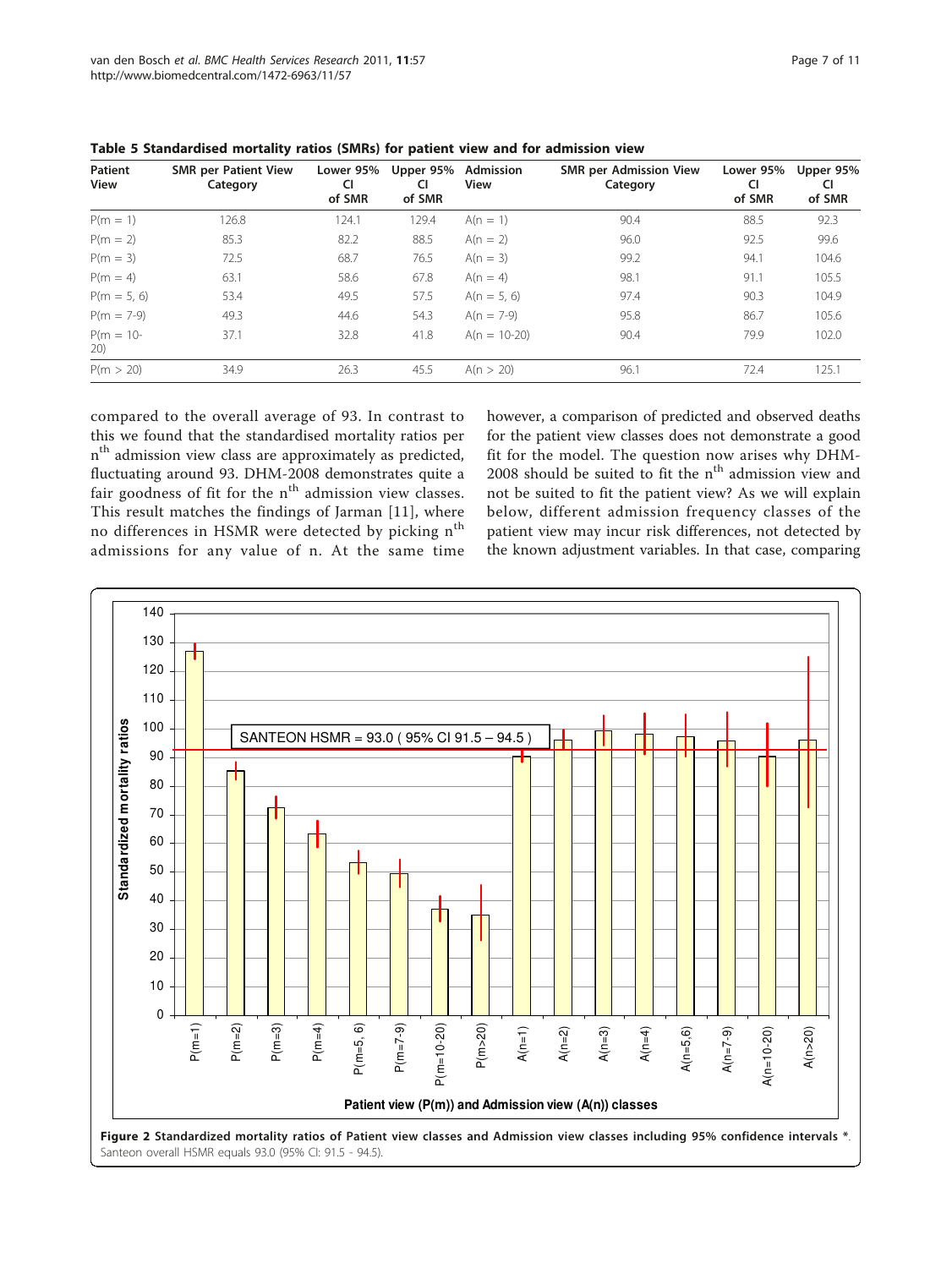|                                                           | A           | A         | А         | А         | А           | А           | A             | А        |
|-----------------------------------------------------------|-------------|-----------|-----------|-----------|-------------|-------------|---------------|----------|
|                                                           | $= 1$<br>(n | $(n = 2)$ | $(n = 3)$ | $(n = 4)$ | $(n = 5,6)$ | $(n = 7-9)$ | $(n = 10-20)$ | (n > 20) |
| Number of admissions                                      | 240662      | 75778     | 33902     | 18546     | 19124       | 12634       | 12483         | 5437     |
| Patient specific casemix properties                       |             |           |           |           |             |             |               |          |
| Average age at n <sup>th</sup> discharge (years)          | 61.2        | 64.7      | 65.5      | 65.5      | 64.8        | 63.7        | 62.4          | 59.0     |
| Distribution of Charlson indices:                         |             |           |           |           |             |             |               |          |
| $\Omega$                                                  | 68%         | 65%       | 60%       | 55%       | 49%         | 42%         | 37%           | 31%      |
|                                                           | 20%         | 17%       | 16%       | 15%       | 13%         | 10%         | 6%            | 4%       |
| $2$ and $3$                                               | 10%         | 17%       | 22%       | 27%       | 35%         | 45%         | 54%           | 60%      |
| 4, 5 and 6                                                | 2%          | 2%        | 2%        | 3%        | 3%          | 3%          | 4%            | 5%       |
| Distribution of Admissions per main diagnostic CCS group: |             |           |           |           |             |             |               |          |
| Neoplasms                                                 | 13%         | 20%       | 25%       | 31%       | 40%         | 52%         | 65%           | 72%      |
| Metabolic & shock etc.                                    | 4%          | 5%        | 6%        | 7%        | 8%          | 9%          | 12%           | 14%      |
| Heart disease                                             | 40%         | 34%       | 29%       | 25%       | 20%         | 13%         | 7%            | 2%       |
| Respiratory disease                                       | 11%         | 11%       | 12%       | 12%       | 11%         | 9%          | 6%            | 3%       |
| Gastro-intestinal disease                                 | 13%         | 10%       | 9%        | 8%        | 6%          | 4%          | 3%            | 2%       |
| Other 7 main CCS groups                                   | 21%         | 19%       | 19%       | 17%       | 15%         | 12%         | 8%            | 6%       |
| Admission specific casemix properties                     |             |           |           |           |             |             |               |          |
| Distribution of emergency admissions                      | 43%         | 37%       | 39%       | 37%       | 34%         | 28%         | 18%           | 7%       |
| Average length of stay (days)                             | 6.8         | 7.2       | 7.0       | 6.5       | 6.0         | 5.0         | 3.4           | 1.8      |

<span id="page-7-0"></span>Table 6 Values/distributions of major casemix variables for which adjustment is done by DHM-2008 per n<sup>th</sup> Admission for six hospitals

these classes would commit the constant risk fallacy and establishing a model fit along the lines of the patient view would be preferred to a fit along the lines of the admission view.

We will demonstrate this point by three examples that show mechanisms, lowering risks for higher admission frequencies and having nothing to do with higher quality of care:

Example 1: Admission policies may increase the number of readmissions without proportionally increasing real risks. One hospital may systematically combine the diagnosis and treatment into a single admission. Another hospital may have an admission for diagnosis and a second one for treatment, being granted a double predicted risk count, most likely without doubling of real risk, but doubling the expected risk.

Example 2: Hospitals may show different treatment practices in the frequency with which chronically ill patients are admitted for the same disease. For example readmission frequencies for the treatment of neoplasms in hospitals B and D differ on average by a factor of 3. This difference can be explained by differences in balance between inpatient versus outpatient treatments (late versus early adopters of a trend moving from inpatient toward outpatient treatment, for example [[14\]](#page-10-0)). The predicted risk contribution for hospital D may thus be tripled

compared to B, but it is not likely that patients of D are being exposed to a tripled real risk. On the contrary, the mortality risk per patient stabilizes around 13% if admitted 10 or more times (table [3\)](#page-4-0). Every incremental admission for chemotherapy further increases the denominator of the HSMR, but on average does not increase the observed mortality, the numerator, further.

Example 3: Patient referrals to tertiary care, frequently occurring in the Netherlands, may cause differences. The transfer of a patient back and forth most often is an advantage for the referring hospital, as they count a double admission, while the hospital to which the patient is being referred is at a disadvantage because they only count for one admission. On top of this the latter hospital has to deal with the risk of conducting a potentially complicated medical procedure. It is unlikely that a patient under these circumstances will experience a doubling of risk in the referring hospital.

Another plausible mechanism may be hidden in the physical condition of frequently readmitted patients. If these patients are unexpectedly resilient, they will dominate higher admission frequency groups through natural selection and consequently cause lower undetected risks, compared to lower admission frequency groups. If this hypothesis is valid, it might become visible as well in patient specific casemix properties that are known to us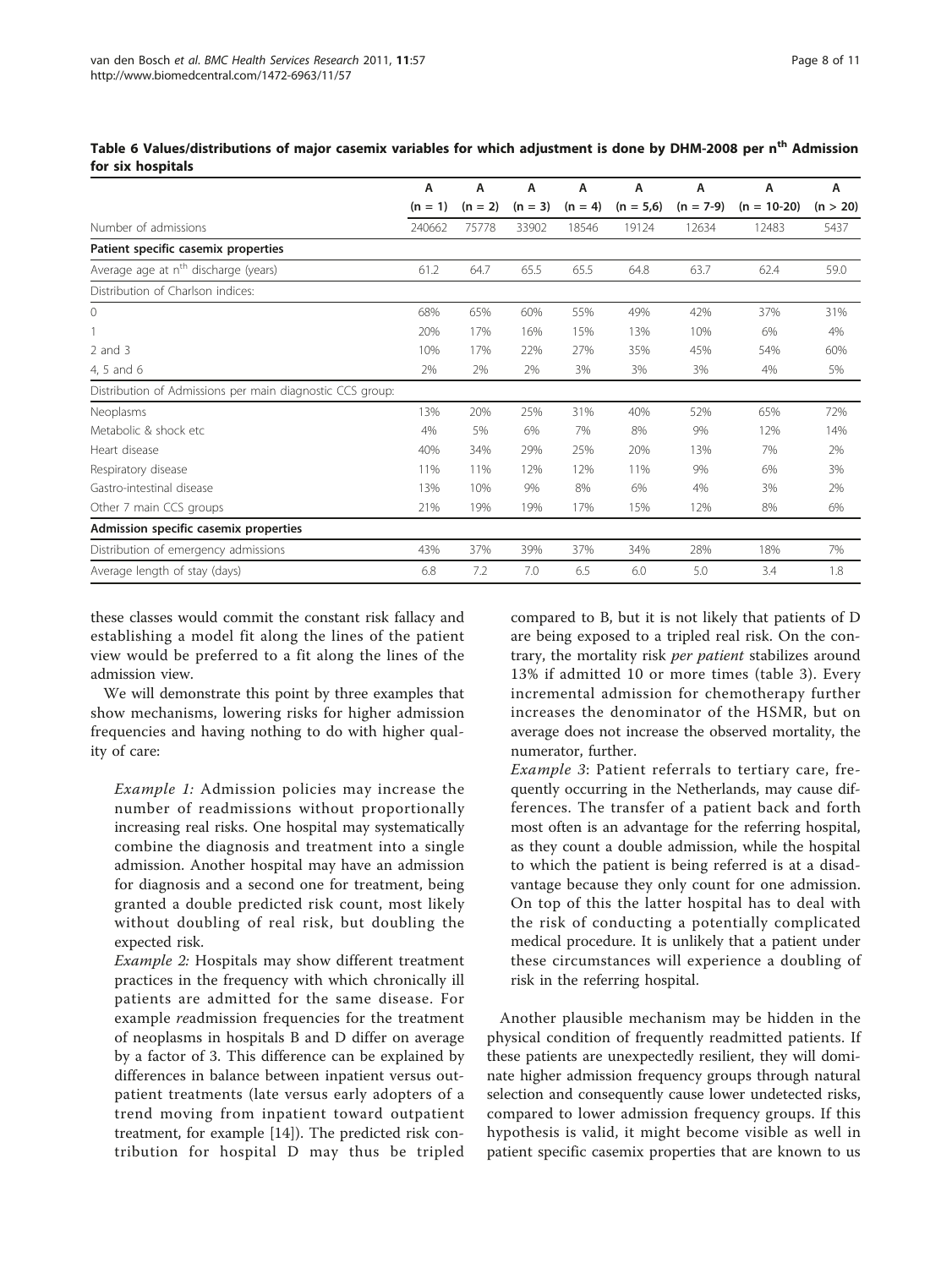such as age and comorbidity (table [6](#page-7-0)). The average age of frequently admitted patients indeed is decreasing for the highest values of n, indicating a fitter population. The comorbidity is increasing however; a logical consequence of the fact that we applied the notion of readmission for any disease. So patients with more comorbidity may be admitted more often for the various diseases they suffer from. It also indicates higher vulnerability and in that case would contradict the hypothesis. Although the hypothesis looks appealing, we cannot proof its correctness with the data currently available.

Looking back at the admission history of a frequently admitted patient, the additional risk-lowering factors just described, may have come into play already after the patient's first admission. The  $n<sup>th</sup>$  admission view constitutes a cross-section of various patient view groups, each having their own additional risks. Consequently the n<sup>th</sup> admission view cannot discriminate additional risk differences and is not suited to be used for readmission adjustment. Instead, we think the variable 'admission frequency' of the patient view should be used for this purpose. Patient views are showing why DHM-2008 predicts too high a risk for a frequently readmitted patient, as illustrated by the following case that we observed:

Patient  $\times$  of hospital D contributed 3.1 predicted deaths to the denominator of the HSMR through seven successive admissions within six months. A single patient however can maximally contribute a value of 1 - in case of death - to the numerator of the HSMR.

Numerous examples alike became available in our study, for example: we found 174 patients in hospital D, each of whom contributed more than 1 predicted death to the denominator of the HSMR due to various readmissions. In total these contributions in hospital D added up to 232 predicted deaths, whereas 'only' 75 deaths were observed in this group. Clearly the number of deaths predicted by DHM-2008 for frequently admitted patients is being overestimated.

A final illustration of this phenomenon is shown in figure [3:](#page-9-0) a scatter diagram where we plotted the HSMRs as well as the SMRs of the three main CCS diagnostic groups that show the largest variations in readmission frequency - neoplasms, heart diseases and respiratory diseases - against the readmission frequency (see also figure [1\)](#page-4-0). In all cases there is a downward trend: higher readmission frequencies corresponding with lower (H)SMRs.

We conclude that there is a significant association between HSMRs and numbers of readmissions per patient.

Since the study involved five consecutive years, we were not able to capture the complete patient view. Patient view sequences that started before 2003 and continued to emerge in the period 2003 - 2007 were truncated. The same happened with sequences that started during the period 2003 - 2007 and continued in the years thereafter. Consequently the picture will never be complete. For each patient being admitted at least twice, we calculated the time elapsed between the date of the first and the date of the last discharge. For 63% of these patients, the time elapsed amounted to less than one year and for 91% less than 3 years, suggesting that the larger part of the effect has been captured.

How can HSMRs be adjusted for the effects of readmissions? For that purpose, an additional adjustment variable 'admission frequency,' as used in this study in the patient view, may be applied. After adjustment, the SMRs of the patient view classes in our study will fluctuate around 93. As a consequence the goodness of fit for the admission view will be lost. However, this does not provide us with a principal problem since the division into admission frequency classes (patient view) is along the lines of identified and distinct risk classes for which adjustment is clearly needed.  $N<sup>th</sup>$  admission classes turn out to be meaningless in terms of risk differentiation.

In particular for the higher admission frequencies, a prolonged measurement period of various years was needed in order to make visible the effects we described. For example the average time which elapsed between the first and last date of discharge for patient view class  $P(m > 20)$ , amounted to 2.5 years. This does not mean however that having many patients in class  $P(m > 20)$ , does not have an effect if measured for only one year. Ideally the adjustment for readmission would be based on an 'admission counter' in the file of each patient that is being increased by 1 after every new readmission. Since such counts are not being kept, an approach along the lines of this study, awkward as it might be, will be necessary.

A final remark concerns the following: (frequent) readmissions are sometimes taken to be a proxy indicator for poor quality of care. But instead of working against the hospitals with higher readmission frequencies the current HSMR seems in that case to work in favour of those hospitals, underlining the following statement: If HSMRs in the Netherlands ever will be publically reported and used to compare hospitals, then the issues raised in [[4\]](#page-10-0) need to be resolved and, on top of this, adjustment for readmission will be necessary. If HSMRs and particularly SMRs on diagnostic level are used by hospitals as a starting point for quality improvement [\[2\]](#page-10-0) - a better idea for usage of the HSMR indicator - then adjustment for readmission will be necessary as well, in order to prevent misleading signals to be generated. Hospitals will in that case better be able to avoid falsely acting upon too high SMR values as well as to avoid falsely non-acting upon too low SMR values.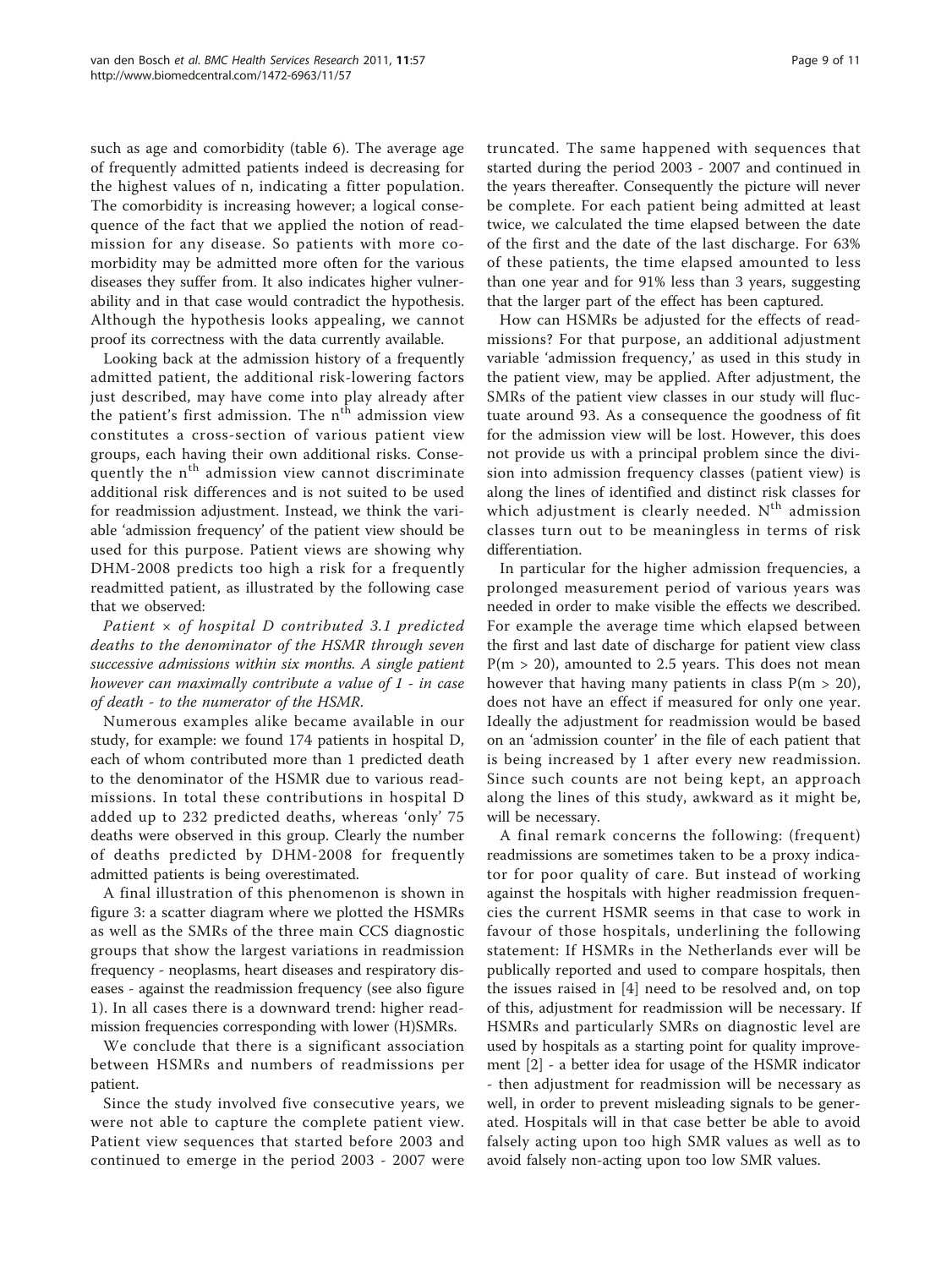

<span id="page-9-0"></span>

#### Conclusions

This study has shown that patients admitted more frequently experience a lower risk of dying per admission. The HSMR model used, detects lower risks for higher admission frequency groups. However the observed mortality of these groups demonstrate the real risks to be even lower, indicating differing risk conditions between the groups. Consequently, comparing admissions of patients from different admission frequency groups, as done by the current HSMR model, commits the constant risk fallacy. The study showed substantial variations in the overall distribution of readmission frequencies, up to a factor of 2, between the six hospitals. As a result hospitals with high admission frequencies experience unadjusted decrease of risks and hospitals with low admission frequencies experience unadjusted increase of risks. These misleading outcomes can only be demonstrated by analysis over at least three years, but is in effect every day. As 43% of all admissions in this study concerned readmissions, the impact on the HSMR of some hospitals may be substantial. This finding is relevant for all countries where hospitals use (H) SMRs for monitoring and improving hospital performance. Further research to identify how the effects of readmissions may impact the HSMR in other countries is clearly warranted. The accuracy of the HSMR may improve by taking admission frequency as an additional adjustment parameter.

#### Acknowledgements

We thank Richard Heijink (RIVM Bilthoven, the Netherlands) for critically reading the document and providing valuable comments. There was no organisation funding this study.

#### Author details

<sup>1</sup>St. Antonius Hospital, P.O. Box 2500, 3430 EM Nieuwegein, the Netherlands. <sup>2</sup>NIVEL, the Netherlands Institute for Health Services Research, P.O. Box 1568 Utrecht, the Netherlands. <sup>3</sup>VU University Medical Centre, De Boelelaan 1117 1081 HV Amsterdam, the Netherlands.

#### Authors' contributions

All authors have contributed significantly to the conception and design of the study. WB collected and analysed the data and produced the first draft